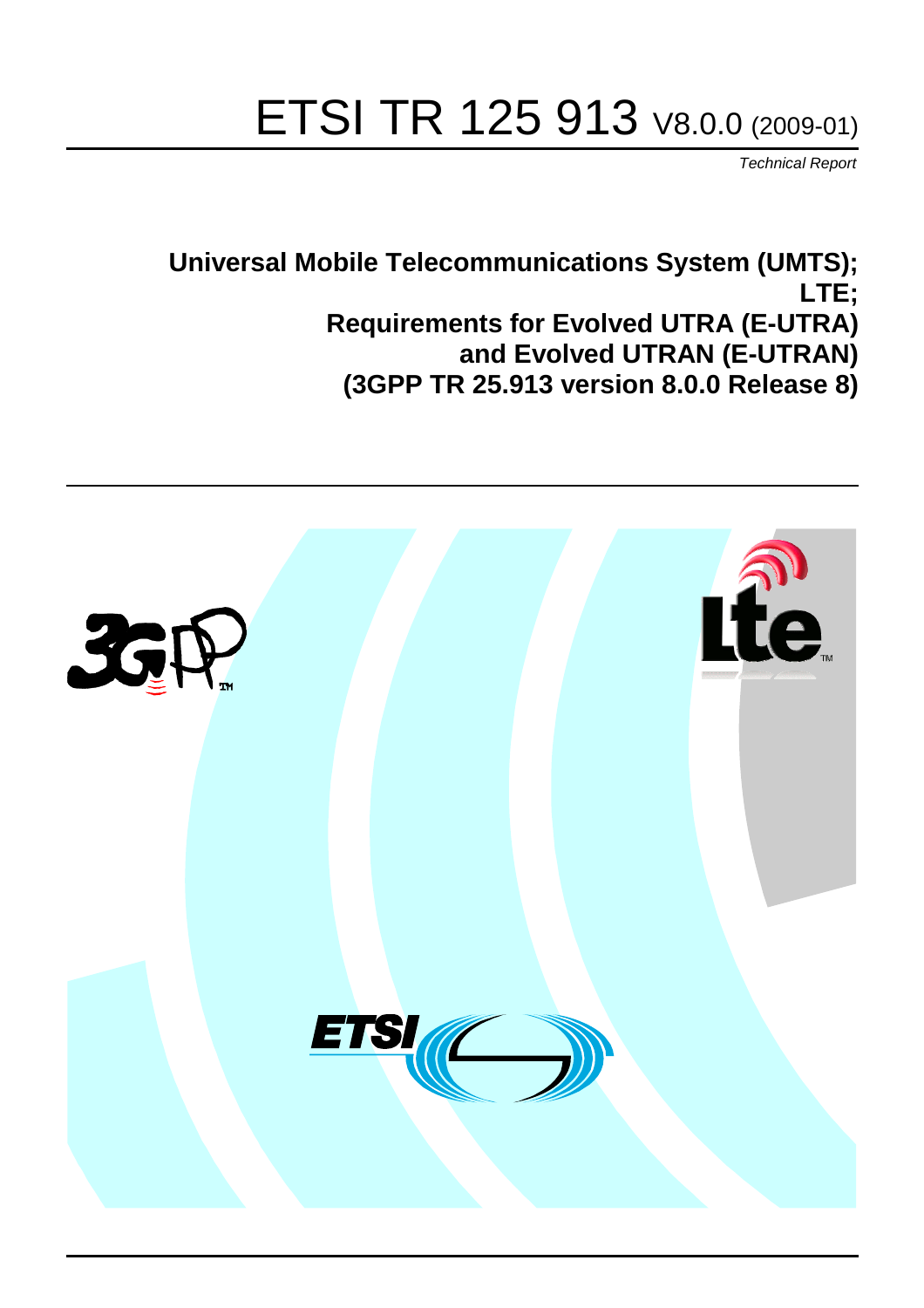Reference DTR/TSGR-0025913v800

> Keywords LTE, UMTS

#### *ETSI*

#### 650 Route des Lucioles F-06921 Sophia Antipolis Cedex - FRANCE

Tel.: +33 4 92 94 42 00 Fax: +33 4 93 65 47 16

Siret N° 348 623 562 00017 - NAF 742 C Association à but non lucratif enregistrée à la Sous-Préfecture de Grasse (06) N° 7803/88

#### *Important notice*

Individual copies of the present document can be downloaded from: [http://www.etsi.org](http://www.etsi.org/)

The present document may be made available in more than one electronic version or in print. In any case of existing or perceived difference in contents between such versions, the reference version is the Portable Document Format (PDF). In case of dispute, the reference shall be the printing on ETSI printers of the PDF version kept on a specific network drive within ETSI Secretariat.

Users of the present document should be aware that the document may be subject to revision or change of status. Information on the current status of this and other ETSI documents is available at <http://portal.etsi.org/tb/status/status.asp>

If you find errors in the present document, please send your comment to one of the following services: [http://portal.etsi.org/chaircor/ETSI\\_support.asp](http://portal.etsi.org/chaircor/ETSI_support.asp)

#### *Copyright Notification*

No part may be reproduced except as authorized by written permission. The copyright and the foregoing restriction extend to reproduction in all media.

> © European Telecommunications Standards Institute 2009. All rights reserved.

**DECT**TM, **PLUGTESTS**TM, **UMTS**TM, **TIPHON**TM, the TIPHON logo and the ETSI logo are Trade Marks of ETSI registered for the benefit of its Members.

**3GPP**TM is a Trade Mark of ETSI registered for the benefit of its Members and of the 3GPP Organizational Partners. **LTE**™ is a Trade Mark of ETSI currently being registered

for the benefit of its Members and of the 3GPP Organizational Partners.

**GSM**® and the GSM logo are Trade Marks registered and owned by the GSM Association.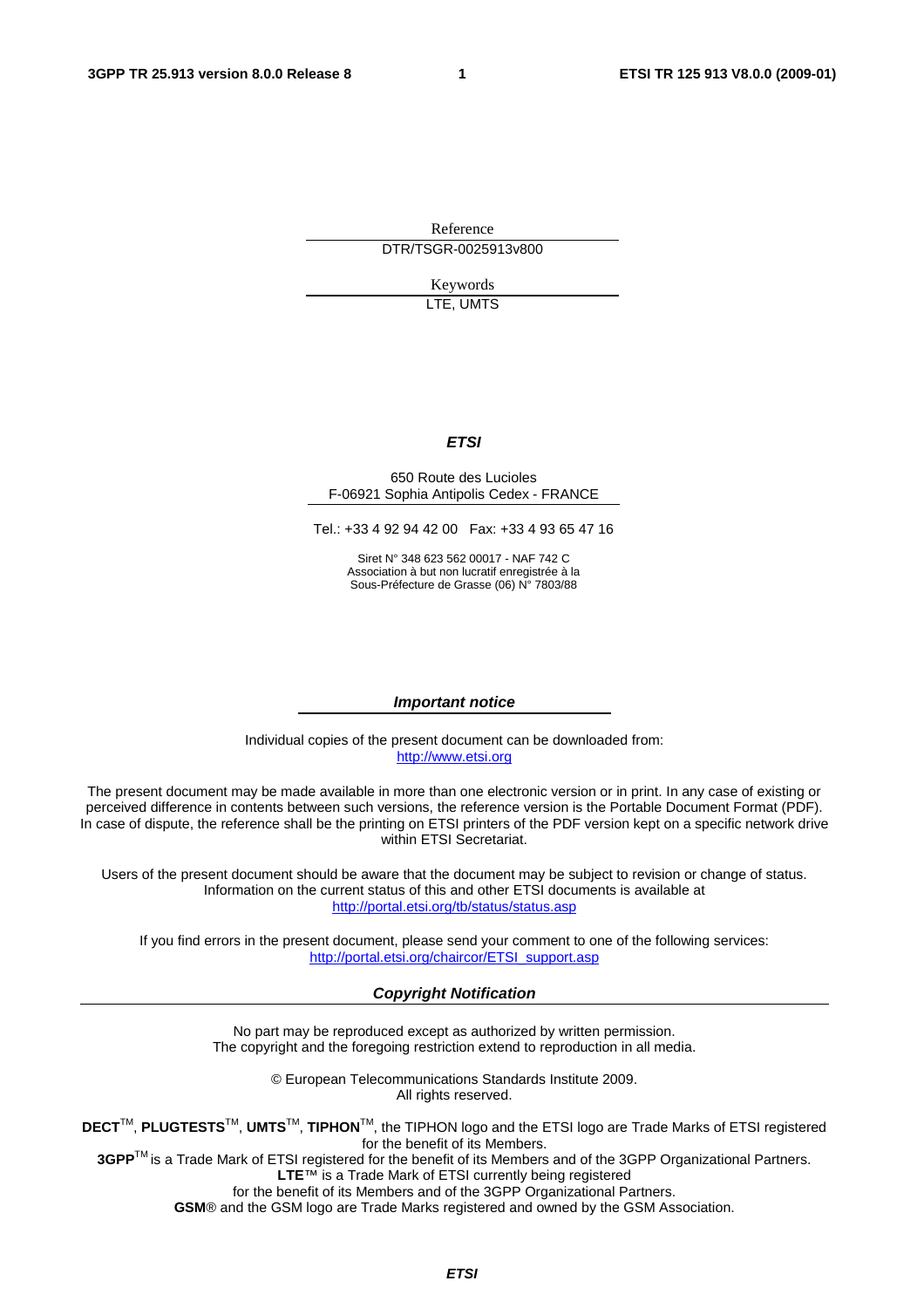# Intellectual Property Rights

IPRs essential or potentially essential to the present document may have been declared to ETSI. The information pertaining to these essential IPRs, if any, is publicly available for **ETSI members and non-members**, and can be found in ETSI SR 000 314: *"Intellectual Property Rights (IPRs); Essential, or potentially Essential, IPRs notified to ETSI in respect of ETSI standards"*, which is available from the ETSI Secretariat. Latest updates are available on the ETSI Web server (<http://webapp.etsi.org/IPR/home.asp>).

Pursuant to the ETSI IPR Policy, no investigation, including IPR searches, has been carried out by ETSI. No guarantee can be given as to the existence of other IPRs not referenced in ETSI SR 000 314 (or the updates on the ETSI Web server) which are, or may be, or may become, essential to the present document.

### Foreword

This Technical Report (TR) has been produced by ETSI 3rd Generation Partnership Project (3GPP).

The present document may refer to technical specifications or reports using their 3GPP identities, UMTS identities or GSM identities. These should be interpreted as being references to the corresponding ETSI deliverables.

The cross reference between GSM, UMTS, 3GPP and ETSI identities can be found under <http://webapp.etsi.org/key/queryform.asp>.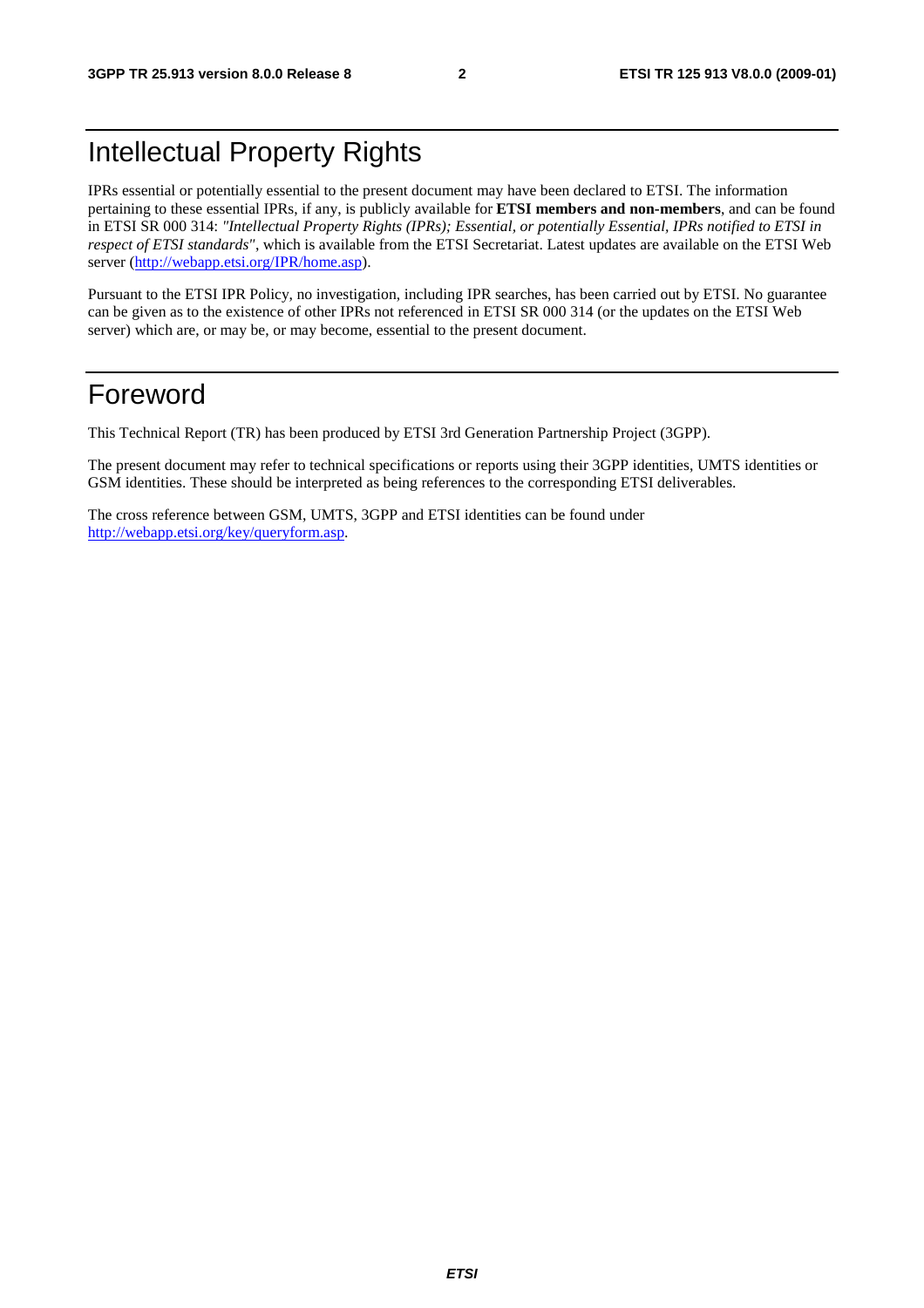#### $\mathbf{3}$

# Contents

| 1                                            |                                                                                            |  |
|----------------------------------------------|--------------------------------------------------------------------------------------------|--|
| 2                                            |                                                                                            |  |
| 3<br>3.1<br>3.2<br>3.3                       |                                                                                            |  |
| 4                                            |                                                                                            |  |
| 5                                            |                                                                                            |  |
| 6<br>6.1<br>6.2<br>6.2.1<br>6.2.1.1<br>6.2.2 |                                                                                            |  |
| 7<br>7.1<br>7.2<br>7.3<br>7.4<br>7.5<br>7.6  |                                                                                            |  |
| 8<br>8.1<br>8.2<br>8.3<br>8.4                |                                                                                            |  |
| 9                                            |                                                                                            |  |
| 10<br>10.1<br>10.2<br>10.3                   | Support of load sharing and policy management across different Radio Access Technologies14 |  |
| 11<br>11.1<br>11.2                           |                                                                                            |  |
| 12<br>12.1<br>12.2                           |                                                                                            |  |
| 13                                           |                                                                                            |  |
| Annex A:                                     |                                                                                            |  |
|                                              |                                                                                            |  |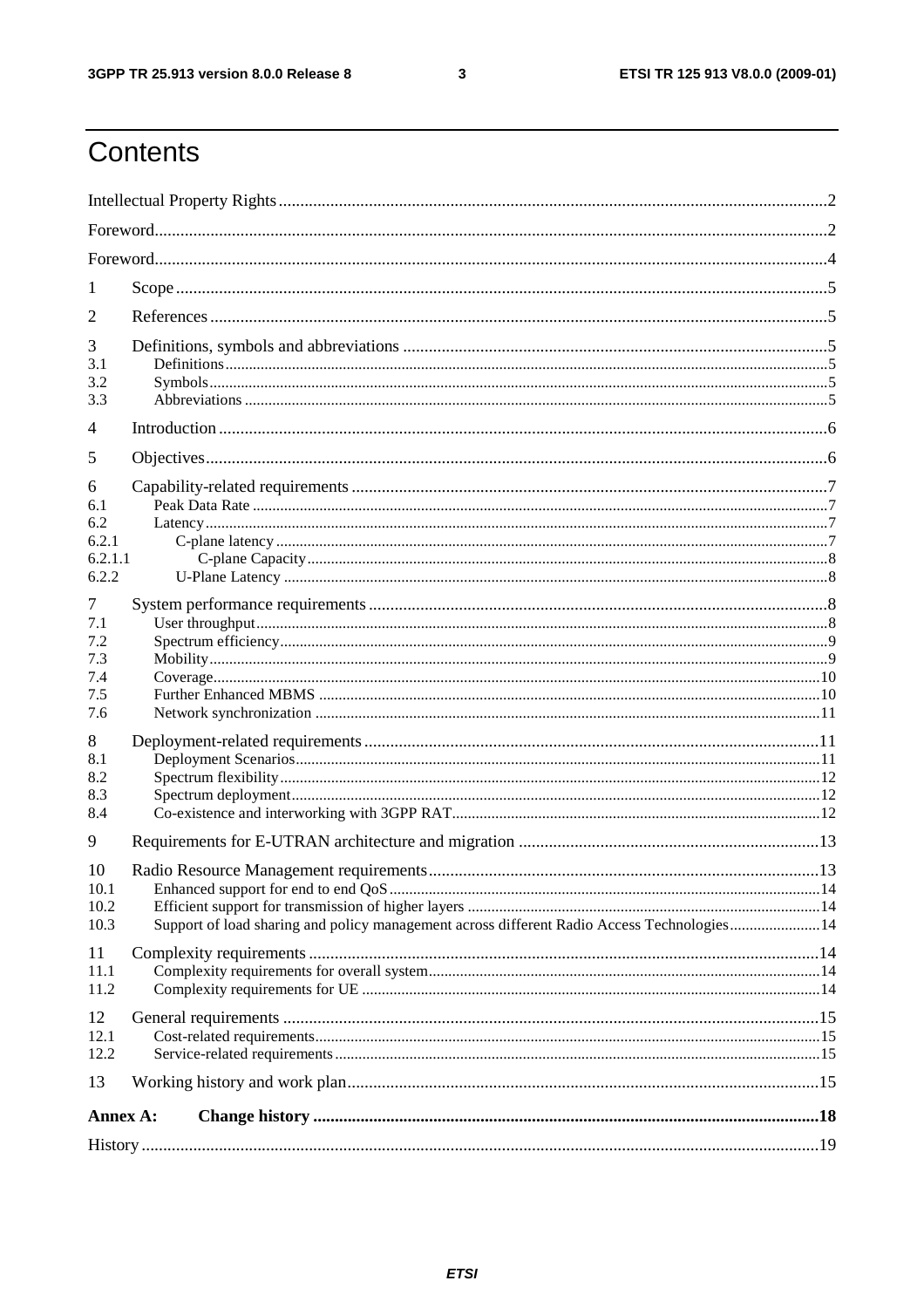# Foreword

This Technical Report has been produced by the  $3<sup>rd</sup>$  Generation Partnership Project (3GPP).

The contents of the present document are subject to continuing work within the TSG and may change following formal TSG approval. Should the TSG modify the contents of the present document, it will be re-released by the TSG with an identifying change of release date and an increase in version number as follows:

Version x.y.z

where:

- x the first digit:
	- 1 presented to TSG for information;
	- 2 presented to TSG for approval;
	- 3 or greater indicates TSG approved document under change control.
- y the second digit is incremented for all changes of substance, i.e. technical enhancements, corrections, updates, etc.
- z the third digit is incremented when editorial only changes have been incorporated in the document.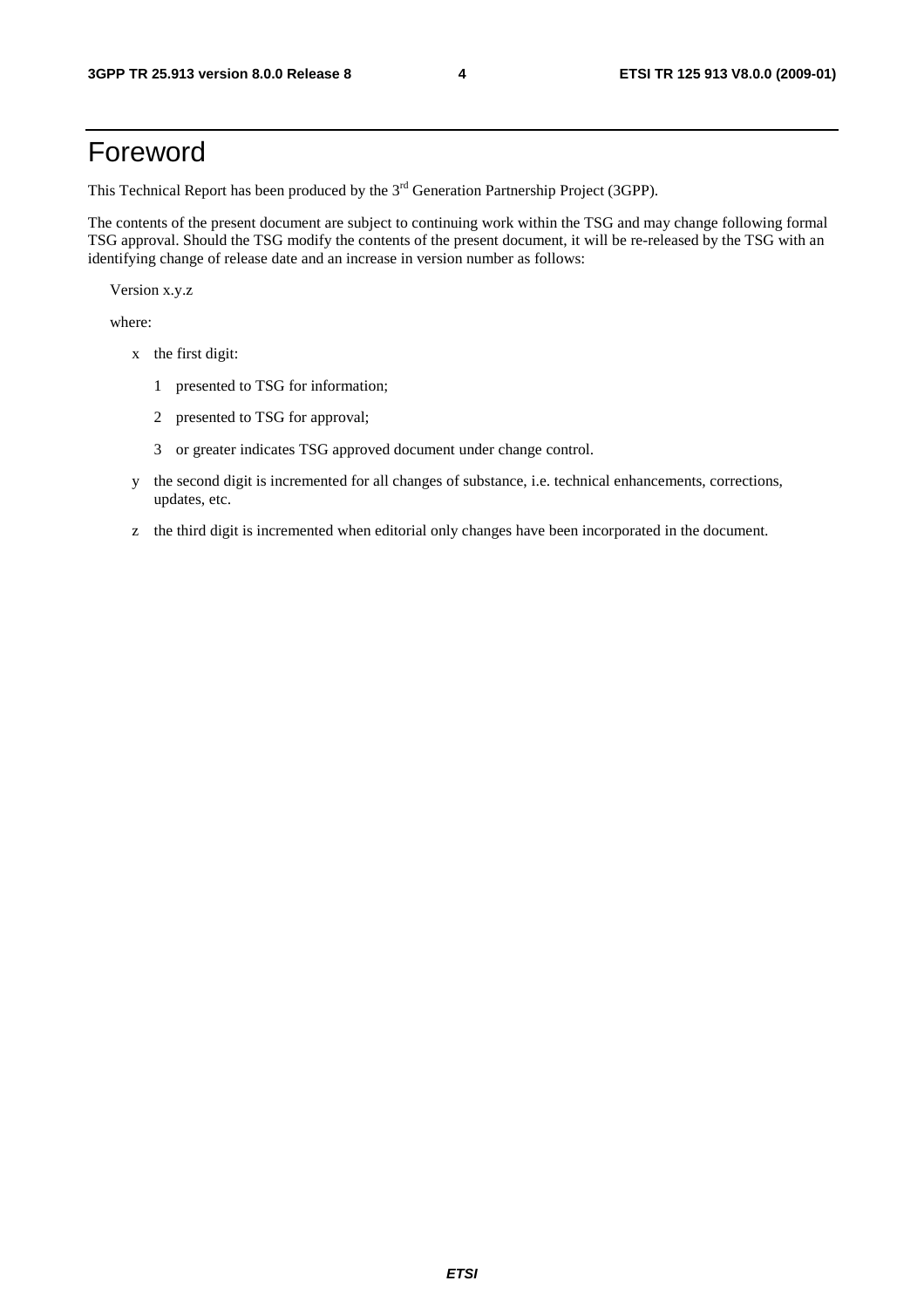# 1 Scope

This document is related to the technical report for the study item "Evolved UTRA and UTRAN" [1]. The objective of the study item is to develop a framework for the evolution of the 3GPP radio-access technology towards a high-datarate, low-latency and packet-optimized radio access technology.

This document provides guidance and collects requirements which an evolved UTRA and UTRAN system should meet.

# 2 References

The following documents contain provisions which, through reference in this text, constitute provisions of the present document.

- References are either specific (identified by date of publication, edition number, version number, etc.) or non-specific.
- For a specific reference, subsequent revisions do not apply.
- For a non-specific reference, the latest version applies. In the case of a reference to a 3GPP document (including a GSM document), a non-specific reference implicitly refers to the latest version of that document *in the same Release as the present document*.
- [1] 3GPP TD [RP-040461](http://www.3gpp.org/ftp/tsg_ran/TSG_RAN/TSGR_26/Docs/ZIP/RP-040461.zip): "Proposed Study Item on Evolved UTRA and UTRAN".
- [2] 3GPP TR 21.905: "Vocabulary for 3GPP Specifications".

# 3 Definitions, symbols and abbreviations

3.1 Definitions

Void

### 3.2 Symbols

Void

### 3.3 Abbreviations

For the purposes of the present document, the abbreviations defined in 3GPP TS 21.905 [2] and the following apply:

| <b>CAPEX</b>   | Capital expenditure                     |
|----------------|-----------------------------------------|
| CS.            | Circuit Switched                        |
| <b>DRX</b>     | Discontinuous Reception                 |
| E-UTRA         | Evolved UTRA                            |
| <b>E-UTRAN</b> | Evolved UTRAN                           |
| <b>HSDPA</b>   | <b>High Speed Dowlink Packet Access</b> |
| <b>MIMO</b>    | Multiple Input Multiple Output          |
| <b>NAS</b>     | Non Access Stratum                      |
| <b>OPEX</b>    | Operational expenditure                 |
| QoS            | <b>Quality of Service</b>               |
| <b>PS</b>      | Packet Switched                         |
| <b>TCP</b>     | <b>Transmission Control Protocol</b>    |
| UE             | User Equipment                          |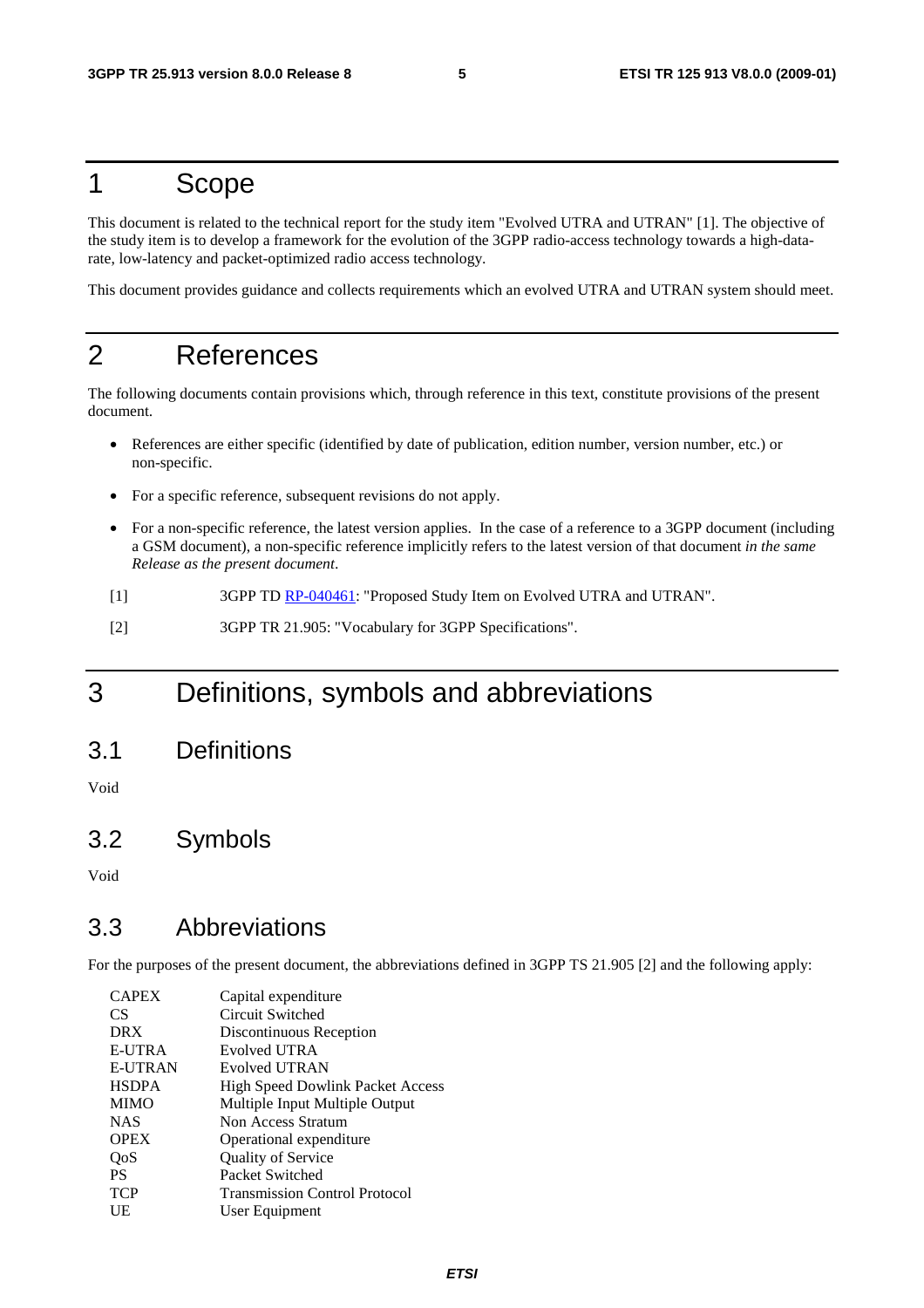# 4 Introduction

At the 3GPP TSG RAN #26 meeting, the Study Item description on "Evolved UTRA and UTRAN" was approved [1].

The justification of the Study Item was that with enhancements such as HSDPA and Enhanced Uplink, the 3GPP radioaccess technology will be highly competitive for several years. However, to ensure competitiveness in an even longer time frame, i.e. for the next 10 years and beyond, a long-term evolution of the 3GPP radio-access technology needs to be considered.

Important parts of such a long-term evolution include reduced latency, higher user data rates, improved system capacity and coverage, and reduced cost for the operator. In order to achieve this, an evolution of the radio interface as well as the radio network architecture should be considered.

Considering a desire for even higher data rates and also taking into account future additional 3G spectrum allocations the long-term 3GPP evolution should include an evolution towards support for wider transmission bandwidth than 5 MHz. At the same time, support for transmission bandwidths of 5MHz and less than 5MHz should be investigated in order to allow for more flexibility in whichever frequency bands the system may be deployed.

# 5 Objectives

The objective of Evolved UTRA and UTRAN is to develop a framework for the evolution of the 3GPP radio-access technology towards a high-data-rate, low-latency and packet-optimized radio-access technology. Thus the study should focus on supporting services provided from the PS-domain. In order to achieve this, studies should be carried out in at least the following areas:

- Related to the radio-interface physical layer (downlink and uplink):
	- e.g. means to support flexible transmission bandwidth up to 20 MHz, introduction of new transmission schemes and advanced multi-antenna technologies
- Related to the radio interface layer 2 and 3:
	- e.g. signalling optimization
- Related to the UTRAN architecture:
	- identify the most optimum UTRAN network architecture and functional split between RAN network nodes, not precluding considerations on the functional split between UTRAN and CN
- RF-related issues

The targets for the evolution of the radio-interface and radio-access network architecture should be:

- Significantly increased peak data rate e.g. 100 Mbps (downlink) and 50 Mbps (uplink)
- Increase "cell edge bitrate" whilst maintaining same site locations as deployed today
- Significantly improved spectrum efficiency (e.g. 2-4 x Release 6)
- Possibility for a Radio-access network latency (user-plane UE RNC (or corresponding node above Node B) UE) below 10 ms
- Significantly reduced C-plane latency (e.g. including the possibility to exchange user-plane data starting from camped-state with a transition time of less than 100 ms (excluding downlink paging delay))
- Scaleable bandwidth
	- 5, 10, 20 and possibly 15 MHz
	- [1.25,] [1.6,] 2.5 MHz: to allow flexibility in narrow spectral allocations where the system may be deployed
- Support for inter-working with existing 3G systems and non-3GPP specified systems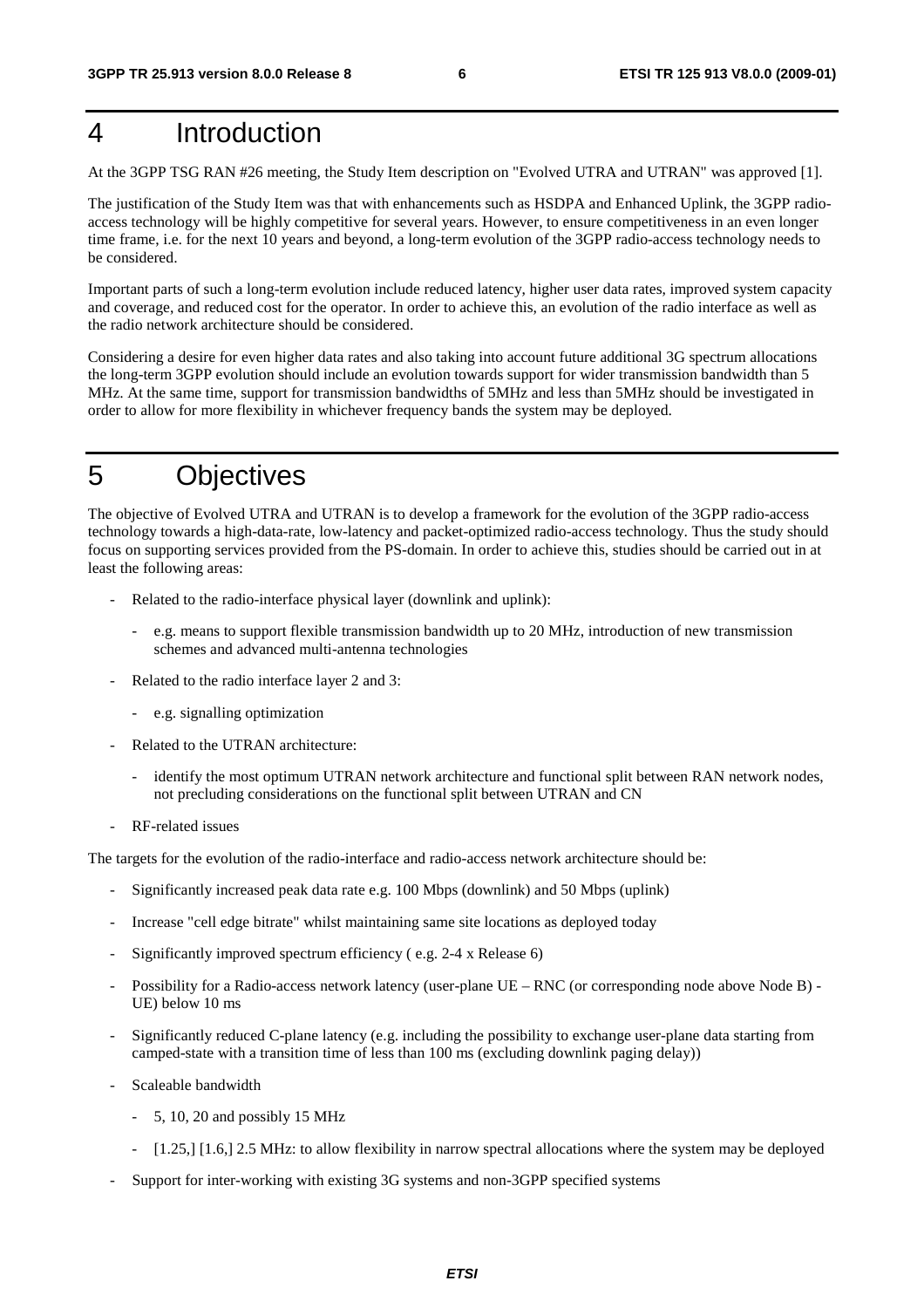- Further enhanced MBMS
- Reduced CAPEX and OPEX including backhaul
- Cost effective migration from Release 6 UTRA radio interface and architecture
- Reasonable system and terminal complexity, cost, and power consumption.
- Support of further enhanced IMS and core network
- Backwards compatibility is highly desirable, but the trade off versus performance and/or capability enhancements should be carefully considered.
- Efficient support of the various types of services, especially from the PS domain (e.g. Voice over IP, Presence)
- System should be optimized for low mobile speed but also support high mobile speed
- Operation in paired and unpaired spectrum should not be precluded
- Possibility for simplified co-existence between operators in adjacent bands as well as cross-border co-existence

# 6 Capability-related requirements

### 6.1 Peak Data Rate

E-UTRA should support significantly increased instantaneous peak data rates. The supported peak data rate should scale according to size of the spectrum allocation.

Note that the peak data rates may depend on the numbers of transmit and receive antennas at the UE. The targets for downlink (DL) and uplink (UL) peak data rates are specified in terms of a reference UE configuration comprising:

- a) Downlink capability 2 receive antennas at UE
- b) Uplink capability 1 transmit antenna at UE

For this baseline configuration, the system should support an instantaneous downlink peak data rate of 100Mb/s within a 20 MHz downlink spectrum allocation (5 bps/Hz) and an instantaneous uplink peak data rate of 50Mb/s (2.5 bps/Hz) within a 20MHz uplink spectrum allocation. The peak data rates should then scale linearly with the size of the spectrum allocation.

In case of spectrum shared between downlink and uplink transmission, E-UTRA does not need to support the above instantaneous peak data rates simultaneously.

### 6.2 Latency

### 6.2.1 C-plane latency

Significantly reduced C-plane latency

- a) Transition time (excluding downlink paging delay and NAS signalling delay) of less than 100 ms from a camped-state, such as Release 6 Idle Mode, to an active state such as Release 6 CELL\_DCH, in such a way that the user plane is established.
- b) Transition time (excluding DRX interval) of less than 50 ms between a dormant state such as Release 6 CELL\_PCH and an active state such as Release 6 CELL\_DCH.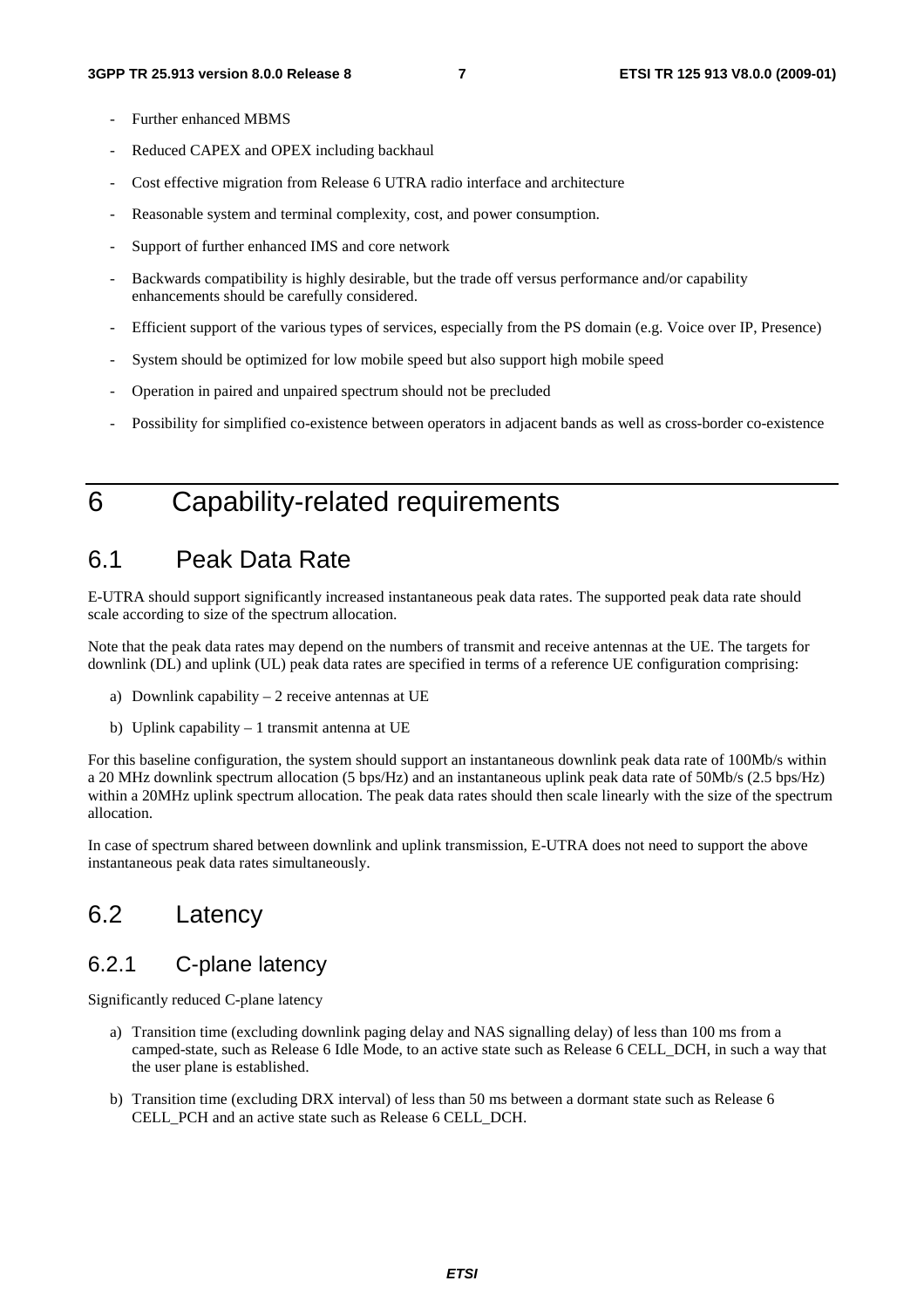

**Figure 6.1: An example of state transition** 

#### 6.2.1.1 C-plane Capacity

The system should be able to support a large number of users per cell with quasi instantaneous access to radio resources in the active state. It is expected that at least 200 users per cell should be supported in the active state for spectrum allocations up to 5 MHz, and at least 400 users for higher spectrum allocation. A much higher number of users is expected to be supported in the dormant and camped state.

### 6.2.2 U-Plane Latency

Following definitions apply to user-plane latency requirements:

**U-Plane Delay Definition** – U-plane delay is defined in terms of the one-way transit time between a packet being available at the IP layer in either the UE/RAN edge node and the availability of this packet at IP layer in the RAN edge node/UE. The RAN edge node is the node providing the RAN interface towards the core network.

Specifications shall enable an E-UTRA U-plane latency of less than 5 ms in unload condition (ie single user with single data stream) for small IP packet, e.g. 0 byte payload + IP headers E-UTRAN bandwidth mode may impact the experienced latency

Note: This requirement, more specifically the exact definition of latency, may be revisited and further clarified once there is a 3GPP system end-to-end requirement agreed and the overall system architecture is settled, including the RAN and core network functional split. This means that the network entities between which the U-plane latency requirement of E-UTRA and E-UTRAN applies, will finally be defined at a later stage.

# 7 System performance requirements

It is assumed that the different system performance targets defined in clause 7.1 and 7.2 should be achieved with a single system configuration of E-UTRA and UTRA (i.e. same system configuration used for average/cell edge user throughput or spectral efficiency).

### 7.1 User throughput

All the targets below are important, however the cell edge targets are significant since they impact the dimensioning of the network and help deliver a more uniform user experience across the cell area. For these reasons, and considering that the average throughput and spectral efficiency will benefit significantly from MIMO and improved orthogonality whereas cell edge performance might not, the cell edge targets are more challenging than the average throughput and spectral efficiency.

The upper limits of the target ranges should also be given serious consideration in order that E-UTRA is as competitive possible.

#### **Downlink**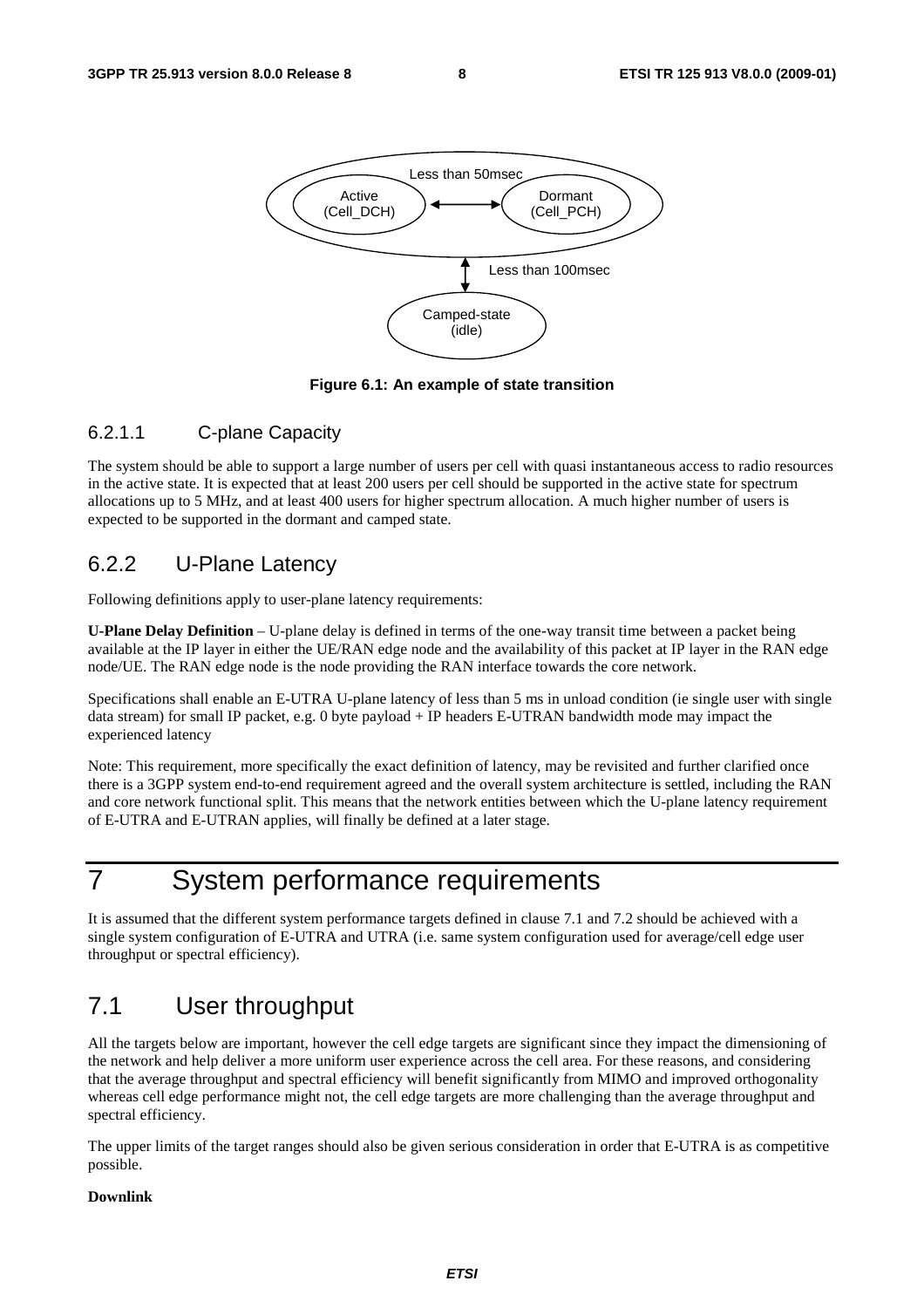- Target for user throughput per MHz at the 5 % point of the C.D.F., 2 to 3 times Release 6 HSDPA.
- Target for averaged user throughput per MHz, 3 to 4 times Release 6 HSDPA Both targets should be achieved assuming Release 6 reference performance is based on a single Tx antenna at the Node B with enhanced performance type 1 receiver in UE whilst the E-UTRA may use a maximum of 2 Tx antennas at the Node B and 2 Rx antennas at the UE.
- The supported user throughput should scale with the spectrum bandwidth.

#### **Uplink**

- Target for user throughput per MHz at the 5 % point of the C.D.F., 2 to 3 times Release 6 Enhanced Uplink (deployed with a single Tx antenna at the UE and 2 Rx antennas at the Node B).
- Target for averaged user throughput per MHz, 2 to 3 times Release 6 Enhanced Uplink (deployed with a single Tx antenna at the UE and 2 Rx antennas at the Node B).
- Both should be achievable by the E-UTRA using a maximum of a single Tx antenna at the UE and 2 Rx antennas at the Node B. Greater user throughput should be achievable using multiple Tx antennas at the UE.
- The user throughput should scale with the spectrum bandwidth provided that the maximum transmit power is also scaled.

### 7.2 Spectrum efficiency

E-UTRA should deliver significantly improved spectrum efficiency and increased cell edge bit rate whilst maintaining the same site locations as deployed today.

Spectrum efficiency needs to be significantly increased as followings:

#### **Downlink**

In a loaded network, target for spectrum efficiency (bits/sec/Hz/site), 3 to 4 times Release 6 HSDPA This should be achieved assuming Release 6 reference performance is based on a single Tx antenna at the Node B with enhanced performance type 1 receiver in UE whilst the E-UTRA may use a maximum of 2 Tx antennas at the Node B and 2 Rx antennas at the UE.

#### **Uplink**

In a loaded network, target for spectrum efficiency (bits/sec/Hz/site), 2 to 3 times Release 6 Enhanced Uplink (deployed with a single Tx antenna at the UE and 2 Rx antennas at the Node B). This should be achievable by the E-UTRA using a maximum of a single Tx antenna at the UE and 2Rx antennas at the Node B.

### 7.3 Mobility

The E-UTRAN shall support mobility across the cellular network and should be optimized for low mobile speed from 0 to 15 km/h. Higher mobile speed between 15 and 120 km/h should be supported with high performance. Mobility across the cellular network shall be maintained at speeds from 120 km/h to 350 km/h (or even up to 500 km/h depending on the frequency band). Voice and other real-time services supported in the CS domain in R6 shall be supported by E-UTRAN via the PS domain with at least equal quality as supported by UTRAN (e.g. in terms of guaranteed bit rate) over the whole of the speed range. The impact of intra E-UTRA handovers on quality (e.g. interruption time) shall be less than or equal to that provided by CS domain handovers in GERAN.

The mobile speed above 250 km/h represents special case, such as high speed train environment. In such case a special scenario applies for issues such as mobility solutions and channel models. For the physical layer parameterization E-UTRAN should be able to maintain the connection up to 350 km/h, or even up to 500 km/h depending on the frequency band.

The E-UTRAN shall also support techniques and mechanisms to optimize delay and packet loss during intra system handover.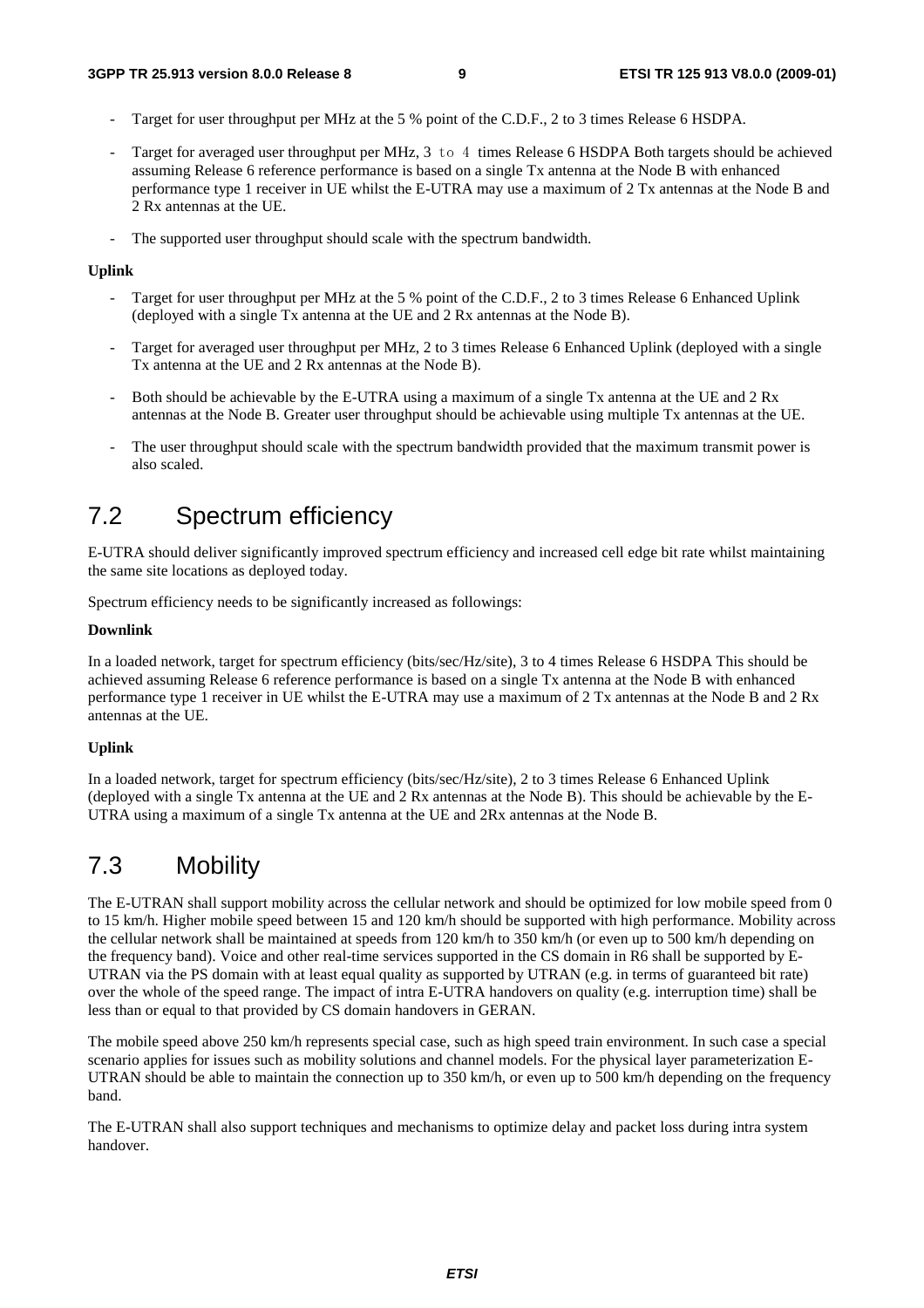### 7.4 Coverage

E-UTRA should be sufficiently flexible to support a variety of coverage scenarios for which the performance targets of clause 7.1, 7.2 and 7.3 should be met assuming the reuse of existing UTRAN sites and the same carrier frequency. Reference scenarios shall be defined that are representative of current UTRAN deployments.

When defining reference scenarios to determine whether the targets outlined in this chapter are achieved, especially those for cell edge performance, it should be taken into account that these are based on the assumption of a C/I limited scenario. For C/N limited scenarios (e.g. deep indoor) the improvement expected over HSDPA/Enhanced Uplink Release 6 is not as substantial

E-UTRA should support the following deployment scenarios in terms of maximum cell range:

- up to 5 km: performance targets defined in clause 7.1, 7.2, and 7.3 should be met.
- up to 30 km: slight degradations in the achieved performance for the targets defined in clause 7.1 and more significant degradation for the targets defined in the clause 7.2 is acceptable however mobility performance targets defined in clause 7.3 should be met.
- up to 100 km: should not be precluded by the specifications.

### 7.5 Further Enhanced MBMS

E-UTRA systems should support enhanced MBMS modes compared to UTRA operation.

Further requirements applicable to MBMS systems are:

As for the unicast case, E-UTRA should be capable of achieving the target performance levels when operating from the same site locations as existing UTRA systems.

Note: In sections referring to MBMS requirements, the term "broadcast" means "point-to-multipoint"

For broadcast transmission, E-UTRA should be capable of achieving the following target performance level at cell edge when operating from the same site locations as existing UTRA systems:

In the deployment scenario where a dedicated carrier is used for broadcast only:

- When operating with the same content for all cells or for a group of cells broadcasting MBMS, the target performance level is FFS. Additionally techniques to improve the cell edge performance should be studied.
- Note: In Broadcast mode E-UTRA MBMS should aim the cell edge spectrum efficiency of [1 bit/s/Hz] equivalent to the support at least [16] Mobile TV channels at around [300 kbps] per channel in a 5 MHz carrier in an urban or suburban environment.
- When operating with cell specific content the target performance level is FFS.

In the deployment scenario where a carrier is shared between broadcast & unicast traffic:

- The target performance at cell edge for broadcast traffic should be in line with the existing target performance for the unicast traffic.
- Note: Additionally techniques to improve the cell edge performance without modifying the system designed for unicast could be used.

#### **Interruption time requirements**:

It is understood than the total service interruption perceived by the user is caused by different factors: E-UTRAN, CN, Application. The following targets only concern the E-UTRAN part.

The following requirements should be based on the response from SA on the overall service requirements requested in LS to TSG SA on service requirements for LTE MBMS (Tdoc06-0216).

a) The interruption time when changing between two broadcast streams (e.g.: two TV Channels) received in the same cell should be less than FFS.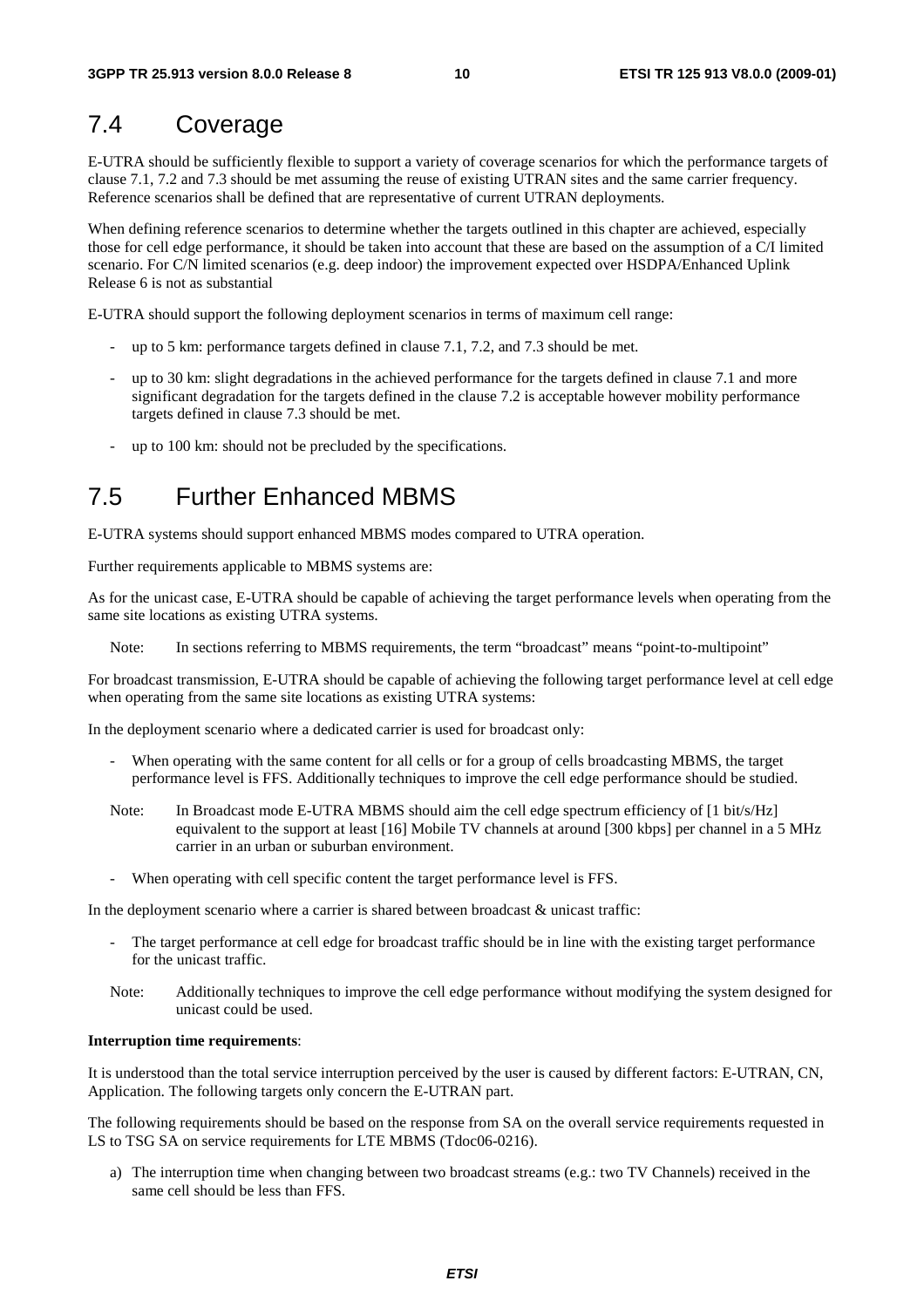- b) The interruption time when changing between a broadcast stream and a unicast stream of the same service type (e.g.: TV Channel) received in the same cell should be less than FFS.
- c) The interruption time when changing between two broadcast streams (e.g.: two TV Channels) received on different carriers should be less than FFS.
- d) The interruption time when changing between a broadcast stream and a unicast stream of the same service type (e.g.: TV Channel) but received on different carriers should be less than FFS.
- e) The interruption time when changing between a broadcast stream on one cell and a unicast stream of the same service (e.g.: same TV Channel) on a different cell, but received on the same carrier, should be less than FFS.

E-UTRA should provide enhanced support for MBMS services. Specifically, E-UTRA support for MBMS should take the following requirements into account:

**a) Physical Layer Component Re-use** – in order to reduce E-UTRA terminal complexity, the same fundamental modulation, coding and multiple access approaches used for unicast operation should apply to MBMS services, and the same UE bandwidth mode set supported for unicast operation should be applicable to MBMS operation. E-UTRA broadcast transmission shall be supported on a dedicated carrier for broadcast traffic or a carrier shared (in Frequency or Time Domain) with unicast traffic.

E-UTRA broadcast transmission should use the same fundamental modulation, coding and multiple access whether it is deployed on dedicated carrier or a carrier shared with unicast.

- Note: In the case of broadcast transmission being supported on a dedicated MBMS carrier, modifications aiming at a simpler solution optimised for Downlink-only traffic and reducing UE complexity whilst maximising the usage of the radio resource should show a clear benefit.
- **b) Voice and MBMS**  the E-UTRA approach to MBMS should permit simultaneous, tightly integrated and efficient provisioning of dedicated voice and MBMS services to the user.
- **c) Data and MBMS** The E-UTRA approach to MBMS should permit simultaneous, tightly integrated and efficient provisioning of dedicated data and MBMS services to the user.
- **d) Unpaired MBMS Operation** the deployment of E-UTRA carriers bearing MBMS services in unpaired spectrum arrangements should be supported

### 7.6 Network synchronization

It is expected that the system performance requirements defined in this TR should be achieved in a network deployment not using any inter-site time synchronization. However optimizations based on inter-site time synchronization should be supported provided these bring sufficient benefits.

# 8 Deployment-related requirements

### 8.1 Deployment Scenarios

There is a huge range of deployment scenarios that could be considered however at a high-level E-UTRAN shall support the following two deployment scenarios:

- Standalone deployment scenario: In this scenario the operator is deploying E-UTRAN either with no previous network deployed in the area or it could be deployed in areas where there is existing UTRAN/GERAN coverage but for any reason there is no requirement for interworking with UTRAN/GERAN (e.g. standalone wireless broadband application).
- Integrating with existing UTRAN and/or GERAN deployment scenario: In this scenario it is assumed that the operator is having either a UTRAN and/or a GERAN network deployed with full or partial coverage in the same geographical area. It is assumed that the GERAN and UTRAN networks respectively can have differently levels of maturity.

The exact nature of the deployment and the associated requirements (e.g. common equipment, inter-working) will be driven by the demand for mobile services and the competitive environment.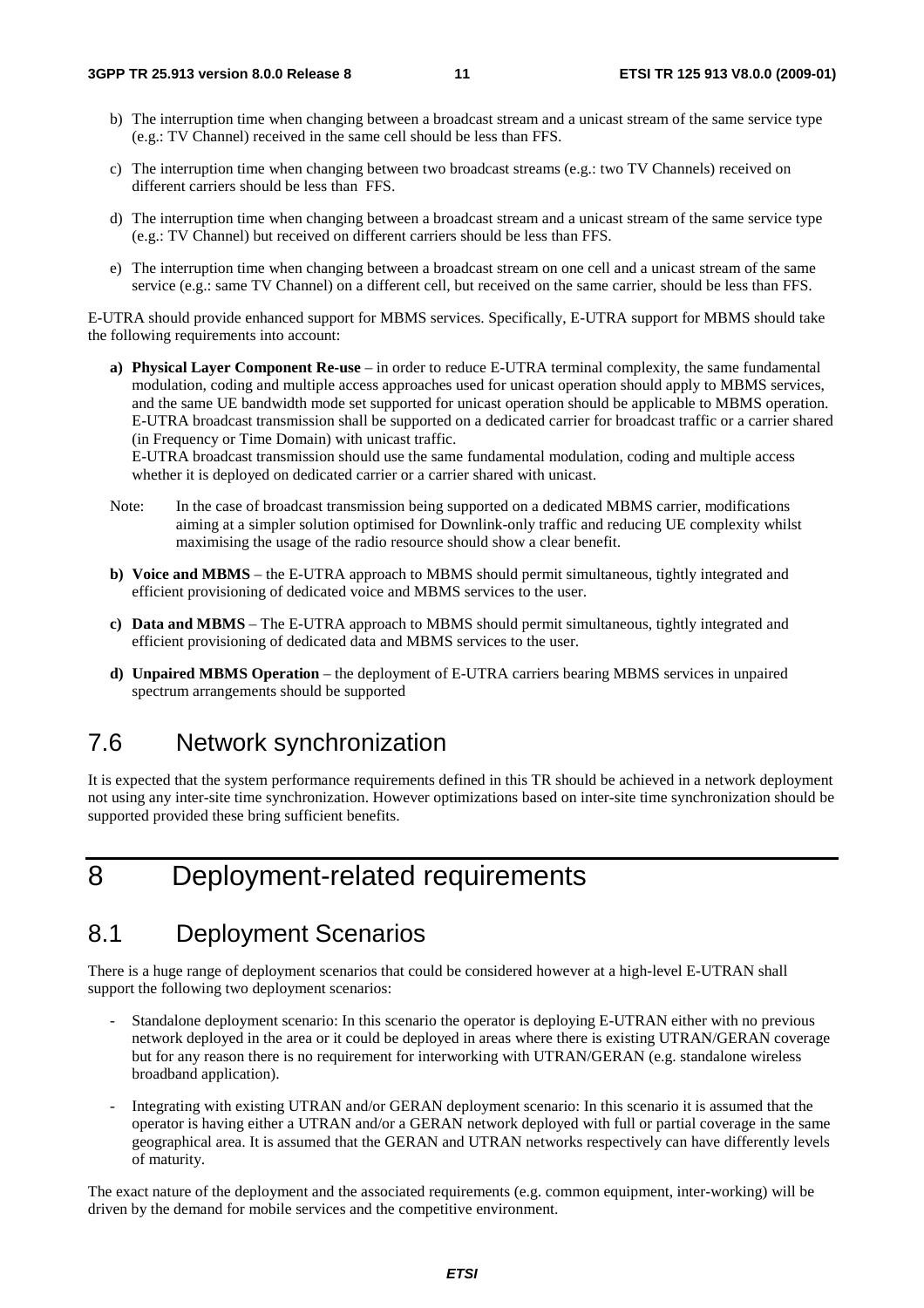### 8.2 Spectrum flexibility

- a) Support for spectrum allocations of different size
	- 1) E-UTRA shall operate in spectrum allocations of different sizes, including 1.25 MHz, 1.6MHz (intended primarily for use due spectrum compatibility on the bands with 1.28 Mcps TDD), 2.5 MHz, 5 MHz, 10 MHz, 15 MHz and 20 MHz. in both the uplink and downlink. Operation in paired and unpaired spectrum shall be supported.
	- 2) E-UTRA shall enable the flexibility to support broadcast transmission in both modes: "Downlink–only", and "Downlink and Uplink" allowing an optimised usage of the available spectrum.
	- 3) E-UTRA shall enable the flexibility to modify the radio resource allocation for broadcast transmission according to specific demand or operator's policy. Eg: Emergency situation, special local or global events.
	- 4) Unnecessary fragmentation of technologies for paired and unpaired band operation shall be avoided. This shall be achieved with minimal additional complexity.
- b) Support for diverse spectrum arrangements
	- 1) The system shall be able to support (same and different) content delivery over an aggregation of resources including Radio Band Resources (as well as power, adaptive scheduling, etc) in the same and different bands, in both uplink and downlink and in both adjacent and non-adjacent channel arrangements.
	- 2) The degree to which the above requirement is supported is conditioned on the increase in UE and network complexity and cost.
	- 3) A "Radio Band Resource" is defined as all spectrum available to an operator.

### 8.3 Spectrum deployment

E-UTRA is required to cope with following scenarios:

- a) Co-existence in the same geographical area and co-location with GERAN/3G on adjacent channels.
- b) Co-existence in the same geographical area and co-location between operators on adjacent channels.
- c) Co-existence on overlapping and/or adjacent spectrum at country borders.
- d) E-UTRA shall be possible to operate standalone, i.e. there is no need for any other carrier to be available.
- e) All frequency bands should be allowed following release independent frequency band principles
- Note In case of border co-ordination requirement, other aspects such as possible scheduling solutions should be considered together with physical layer behaviour.

### 8.4 Co-existence and interworking with 3GPP RAT

The following requirements are applicable to inter-working between E-UTRA and other 3GPP systems:

- a) E-UTRAN Terminals supporting also UTRAN and/or GERAN operation should be able to support measurement of, and handover from and to, both 3GPP UTRA and 3GPP GERAN systems correspondingly with acceptable impact on terminal complexity and network performance.
- b) E-UTRAN is required to efficiently support inter-RAT measurements with acceptable impact on terminal complexity and network performance, by e.g. providing UE's with measurement opportunities through downlink and uplink scheduling.
- c) The interruption time during a handover of real-time services between E-UTRAN and UTRAN is less than 300 msec
- d) The interruption time during a handover of non real-time services between E-UTRAN and UTRAN should be less than 500 msec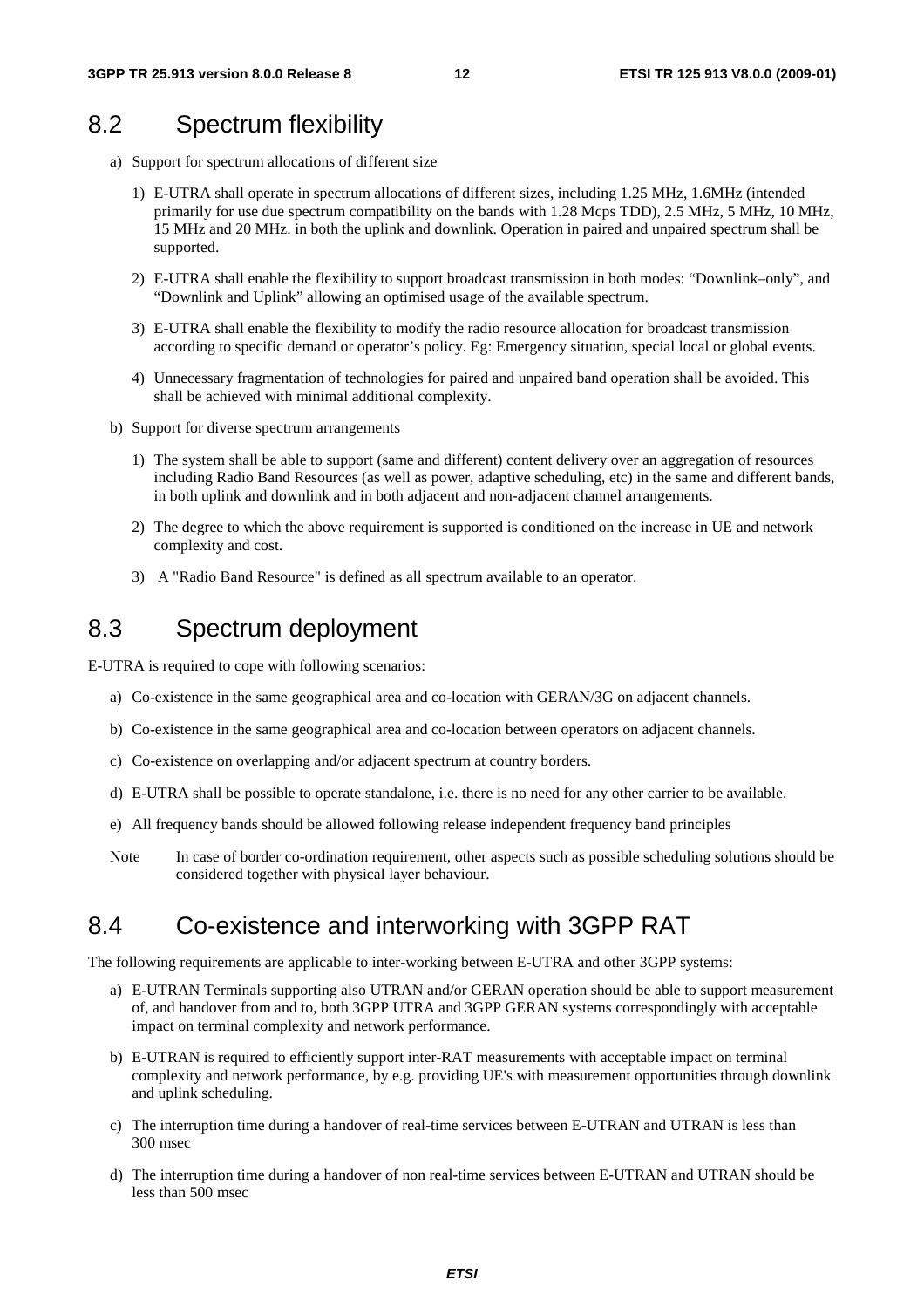- e) The interruption time during a handover of real-time services between E-UTRAN and GERAN is less than 300 msec
- f) The interruption time during a handover of non real-time services between E-UTRAN and GERAN should be less than 500 msec
- g) Non-active terminals (such as one being in Release 6 idle mode or CELL\_PCH) which support UTRAN and/or GERAN in addition to E-UTRAN shall not need to monitor paging messages only from one of GERAN, UTRA or E-UTRA
- h) The interruption time during a handover between an E-UTRA broadcast stream and a UTRAN unicast stream providing the same service (e.g. same TV channel) is less than FFS. (Value to be agreed following SA guidance)
- i) The interruption time during a handover between an E-UTRA broadcast stream and a GERAN unicast stream providing the same service (e.g. same TV channel) is less than FFS. (Value to be agreed following SA guidance)
- j) The interruption time during a handover between an E-UTRA broadcast stream and a UTRAN broadcast stream providing the same service (e.g. same TV channel) is less than FFS. (Value to be agreed following SA guidance)

The above requirements are for the cases where the GERAN and/or UTRAN networks provide support for E-UTRAN handover.

Reduction in network and terminal complexity and cost by not mandating support for the measurements and handovers to/from GERAN/UTRAN should be considered.

Note: The interruption times above are to be considered as maximum values. These values may be revisited when the overall architecture and the E-UTRA physical layer has been defined in more detail.

# 9 Requirements for E-UTRAN architecture and migration

- a) A single E-UTRAN architecture should be agreed.
- b) The E-UTRAN architecture shall be packet based, although provision should be made to support systems supporting real-time and conversational class traffic.
- c) E-UTRAN architecture shall minimize the presence of "single points of failure" where possible without additional cost for backhaul.
- d) E-UTRAN architecture shall simplify and minimize the introduced number of interfaces where possible
- e) Radio Network Layer (RNL) and Transport Network Layer (TNL) interaction should not be precluded if in the interest of improved system performance
- f) E-UTRAN architecture shall support an end-to-end QoS. The TNL shall provide the appropriate QoS requested by the RNL.
- g) QoS mechanism(s) shall take into account the various types of traffic that exists to provide efficient bandwidth utilization: "Control Plane" traffic, "User Plane" traffic, O&M traffic etc.
- h) The E-UTRAN shall be designed in such a way to minimize the delay variation (jitter) for e.g. TCP/IP for packet communication.

# 10 Radio Resource Management requirements

This clause does not pre-suppose any particular architecture.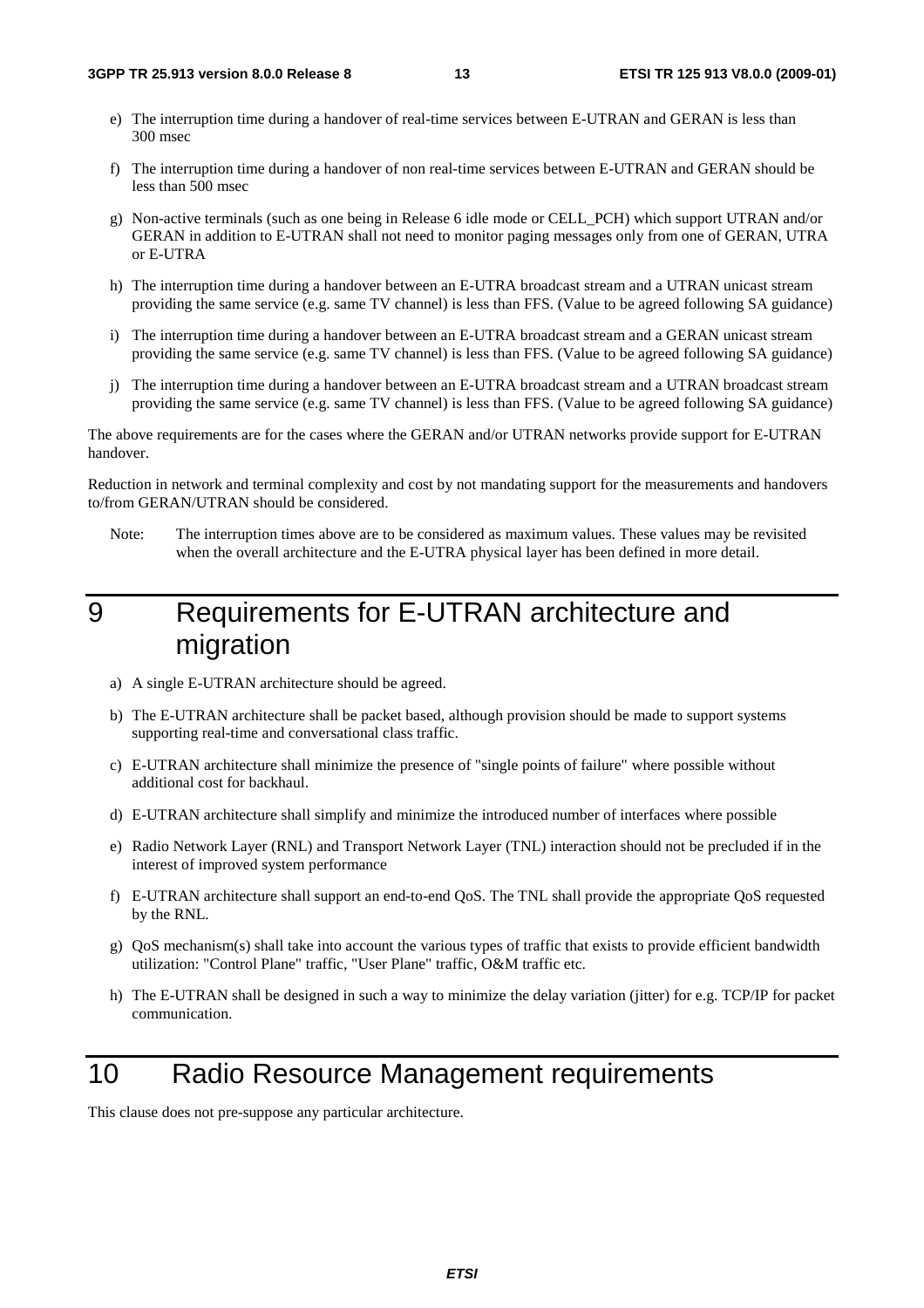# 10.1 Enhanced support for end to end QoS

The E-UTRAN shall be enhanced to support improved QoS control, enabling a more optimal matching of service, application and protocol requirements (including higher layer signalling) to RAN resources and radio characteristics.

### 10.2 Efficient support for transmission of higher layers

The E-UTRAN shall provide mechanisms to support the efficient transmission and operation of higher layer protocols over the radio interface, such as IP header compression.

### 10.3 Support of load sharing and policy management across different Radio Access Technologies

The E-UTRAN shall provide mechanisms to support load sharing and policy management between E-UTRA and other RATs (GERAN, UTRA). To minimize latency when data needs to be transferred, reselection mechanisms to direct UEs towards appropriate RATs when the UEs are in a dormant state, as well as the active state, should be considered. Support for end to end QoS during inter RAT handover should be considered

# 11 Complexity requirements

# 11.1 Complexity requirements for overall system

E-UTRA and E-UTRAN shall satisfy the required performance. Additionally, system complexity shall be minimized in order to stabilize the system  $\&$  inter-operability in earlier stage and decrease the cost of terminal  $\&$  UTRAN. For these requirements, the following shall be taken into account:

- a) Minimize the number of options
- b) No redundant mandatory features
- c) Reduce the number of necessary test cases, e.g. Reduce the number of states of protocols, minimize the number of procedures, appropriate parameter range and granularity

# 11.2 Complexity requirements for UE

The E-UTRA and E-UTRAN Requirements should minimize the complexity of the E-UTRA UE in terms of size, weight, battery life (standby and active) consistent with the provision of the advanced services of the E-UTRA/UTRAN.

For these requirements, the following shall be taken into account;

- a) UE complexity in terms of supporting multi-RAT (GERAN/UTRA/E-UTRA) should be considered when considering the complexity of E-UTRA features.
- b) The mandatory features shall be kept to the minimum.
- c) There shall be no redundant or duplicate specifications of mandatory features, or for accomplishing the same task.
- d) The number of options shall be minimized. Sets of options shall be realizable in terms of separate distinct UE "types/capabilities". Different UE "types/capabilities" shall be used to capture different complexity vs. performance trade-offs, e.g. for the impact of multiple antennas.
- e) The number of necessary test cases shall be minimizied so it is feasible to complete the development of the test cases in a reasonable timeframe after the Core Specifications are completed. No unnecessary test cases shall be developed.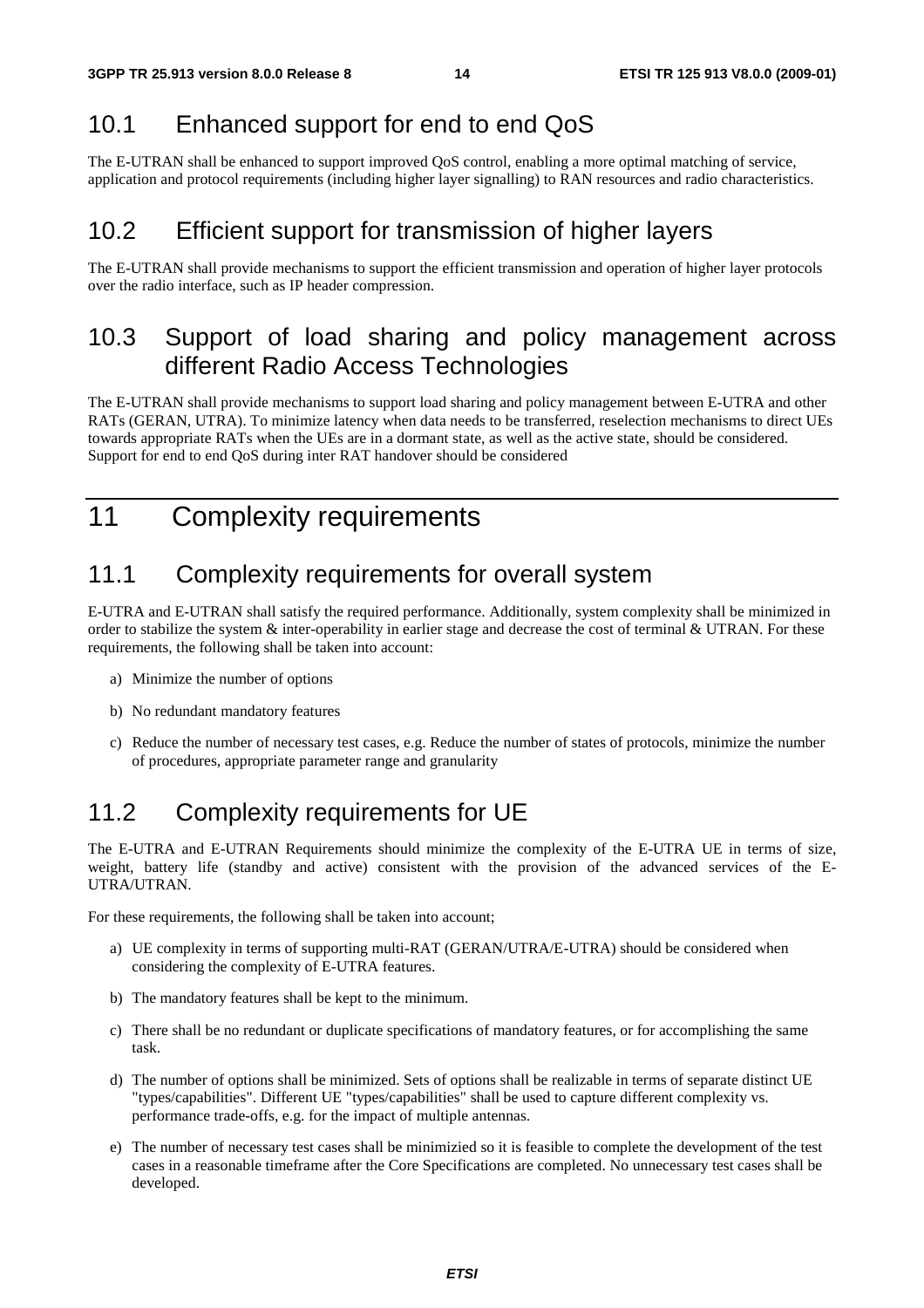# 12 General requirements

### 12.1 Cost-related requirements

Cost related requirements for the E-UTRA and E-UTRAN are:

- a) Backhaul communication protocols should be optimized.
- b) The E-UTRAN architecture should reduce the cost of future network deployment whilst enabling the usage of existing site locations.
- c) All the interfaces specified shall be open for multi-vendor equipment interoperability.
- d) UE complexity and power consumption shall be minimized/optimized. Complicated UTRAN architecture and unnecessary interfaces should be avoided.
- e) More efficient and easy to use OAM&P.

### 12.2 Service-related requirements

The E-UTRA should efficiently support various types of service. These must include currently available services like web-browsing, FTP, video-streaming or VoIP, and more advanced services (e.g. real-time video or push-to-x) in the PSdomain.

VoIP should be supported with at least as good radio, backhaul efficiency and latency as voice traffic over the UMTS CS networks.

# 13 Working history and work plan

Working history and sork plan of this Study Item is summarized as following milestones per TSG RAN meetings. Work plan for SAE is included taking into account alignment between LTE and SAE work:

TSG RAN #28 (June 05)

- Revised Work plan
- Requirement TR Approved
	- Deployment Scenarios included
	- Requirements on Migration Scenarios included

#### TSG RAN #29 (September 05)

Revised Work plan

TSG RAN #30 (December 05)

- Revised Work plan
- Physical Layer basics
	- Multiple access scheme
	- Macro-diversity or not

TSG RAN #31 (March 06)

- High-level concept of L1 key issues
- Simulation conditions for the system evaluation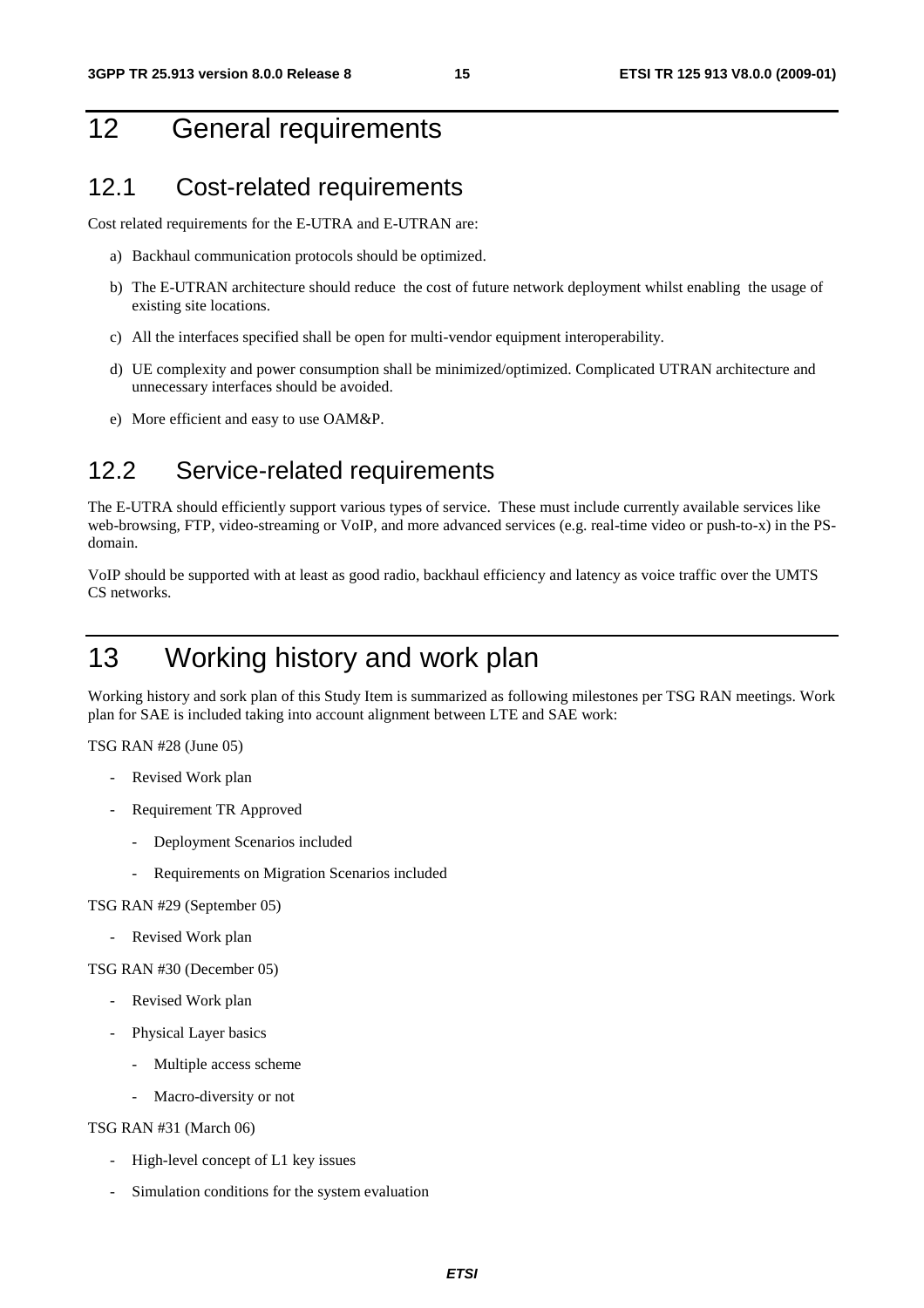#### **3GPP TR 25.913 version 8.0.0 Release 8 16 ETSI TR 125 913 V8.0.0 (2009-01)**

- Radio Interface Protocol Architecture
	- Functions of RRC, MAC etc
- RAN Architecture
	- Radio interface protocol termination points
		- RRC, Outer ARQ etc. termination points
	- Key concepts on Security
- States and state transitions
	- Final state model
	- State transition between EUTRA and UTRA/GERA
- Intra EUTRA mobility in Active mode
- Revised work plan
- TSG RAN #32 (June 06)
	- Remaining L1 key issues for evaluation
		- Down-selection from multiple alternatives on HARQ, Link Adaptation, Scheduling, MIMO, Interference mitigation, including key aspects on related L1/L2 signaling
		- Principles of access procedures, i.e. cell search and random access (including L2 aspects)
	- Methodology for the system evaluation
	- RF scenarios
		- Spectrum aggregation, etc
	- UE capabilities
	- Core Network Architecture related to EUTRA/UTRA/GSM
	- Overall System Architecture: Nodes and interfaces related to EUTRA/UTRA/GSM
	- Remaining security issues
	- Remaining issues on Intra EUTRA in Idle mode and EUTRA-UTRA/GSM mobility in Active and Idle modes
	- Service requirements
	- Legal intercept requirements
	- RAN TR25.912 ready for approval
		- TR having stage 2 level of details in order for smooth transition to Work Item phase
		- The TR shall include performance assessments, UE capabilities, and system and terminal complexities
	- Mobility between 3GPP and non-3GPP accesses
	- Remaining issues on QoS concept
	- MBMS
	- Documentation of overall system migration scenarios
	- Optimal routing and roaming including local breakout
	- Addressing/identification requirements and solutions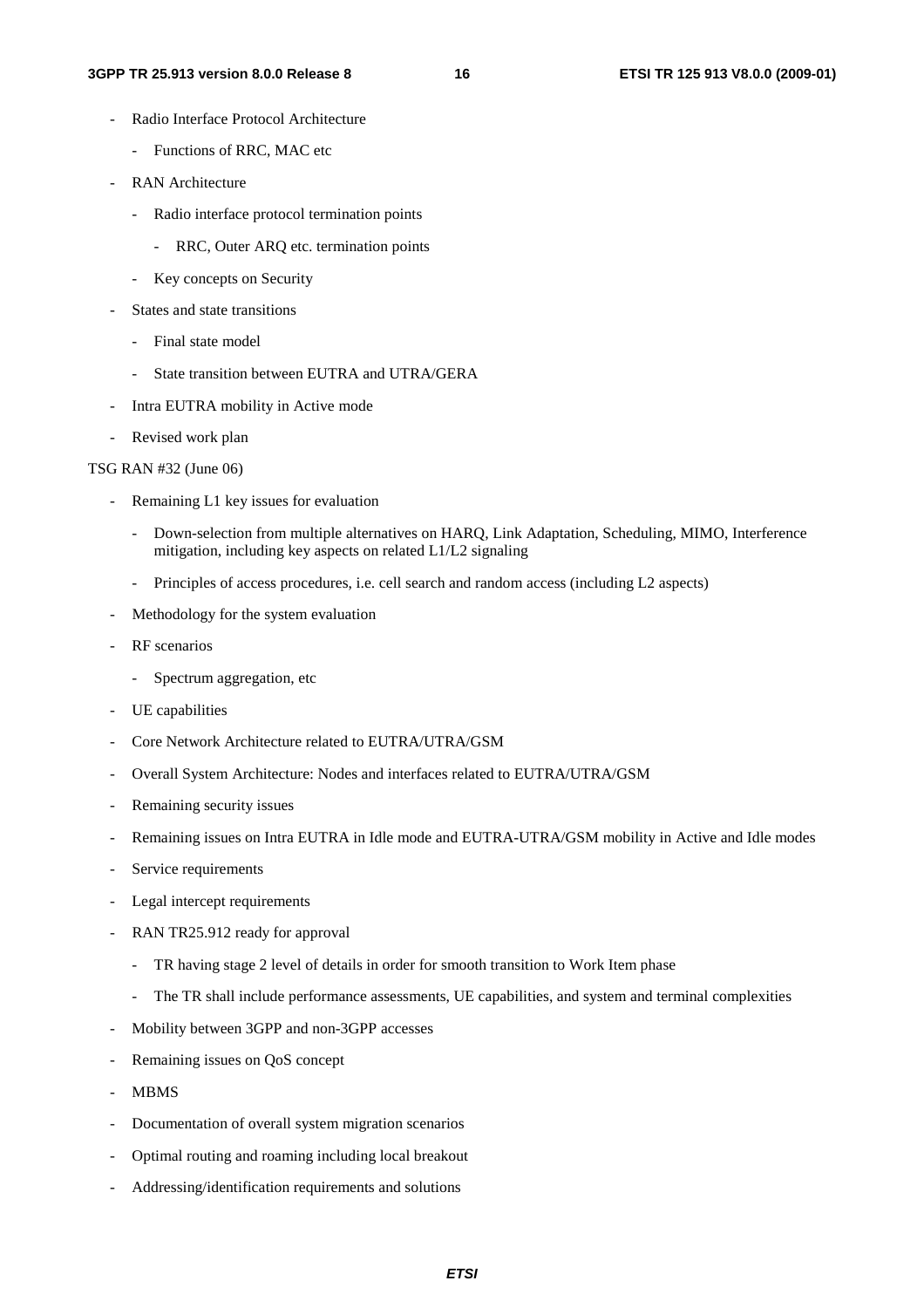- Work Items created and their time plans agreed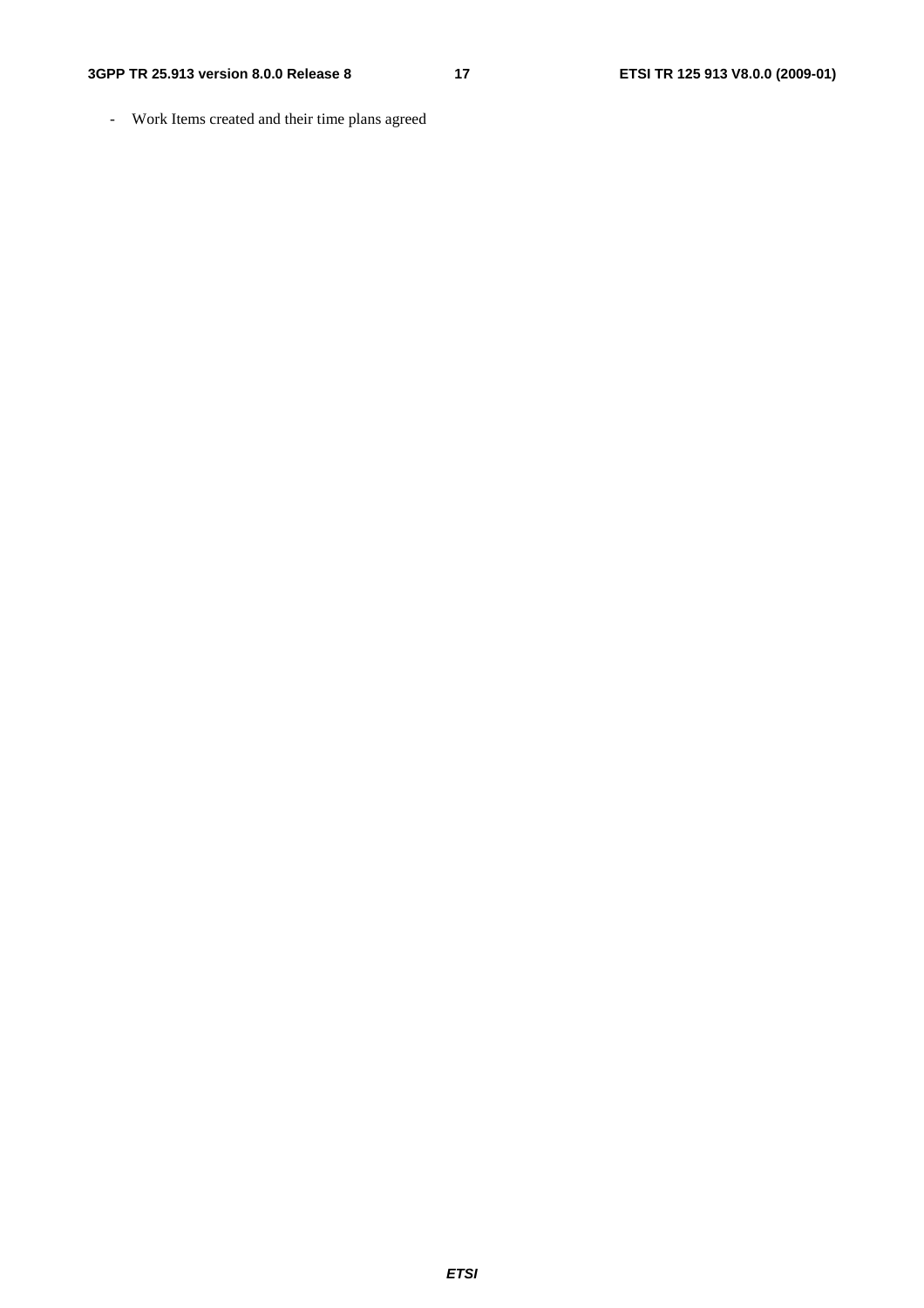# Annex A: Change history

#### **Table A.1: Draft History**

| <b>Change history</b> |               |                 |                                                                                |       |            |  |  |  |
|-----------------------|---------------|-----------------|--------------------------------------------------------------------------------|-------|------------|--|--|--|
| Date                  | TSG #         | <b>TSG Doc.</b> | <b>Subiect/Comment</b>                                                         | Old   | <b>New</b> |  |  |  |
| 13/5/'05              |               |                 | First version                                                                  |       | 0.0.1      |  |  |  |
| 23/5/'05              |               |                 | Revised version according to e-mail discussion                                 | 0.0.1 | 0.0.2      |  |  |  |
| 25/5/05               |               |                 | Revised version according to e-mail discussion                                 | 0.0.2 | 0.0.3      |  |  |  |
| 2/6/05                | <b>RAN#28</b> | RP-050371       | Captured the all text proposals agreed in the LTE meeting in<br>Quebec         | 0.0.3 | 2.0.0      |  |  |  |
| 3/6/05                | <b>RAN#28</b> | RP-050384       | A new clause for work plan was added. Submitted for<br>approval at TSG RAN #28 | 2.0.0 | 2.1.0      |  |  |  |
| 25/6/05               |               |                 | Publication after approval                                                     | 2.1.0 | 7.0.0      |  |  |  |

#### **Table A.2: Release 7 CRs approved at TSG RAN #29**

| $RAN Tdoc$ Spec $CR   R$ |                      | <b>Ph</b> | <b>Title</b>                                          | Cat   Curr   New | <b>Work Item</b>                |
|--------------------------|----------------------|-----------|-------------------------------------------------------|------------------|---------------------------------|
| RP-050622 25.913         | 0002                 |           | Rel-7 Modification on clause 12.1 (b) on re-use       |                  | $F$   7.0.0   7.1.0   RANFS-Evo |
| RP-050638 25.913 0004    |                      |           | Rel-7 Introduction of high-level deployment scenarios |                  | $F$   7.0.0   7.1.0   RANFS-Evo |
| RP-050643 25.913         | $\vert$ 0005 $\vert$ |           | Rel-7 Clarifications to interworking requirements     |                  | $F   7.0.0   7.1.0   RANFS-Evo$ |
| RP-050616 25.913         | 0007                 |           | Rel-7 Change of LTE Work Plan                         |                  | $F$   7.0.0   7.1.0   RANFS-Evo |

#### **Table A.3: Release 7 CR approved at TSG RAN #30**

| <b>RAN Tdoc</b> | <b>Spec</b> | <b>CR</b> | <b>Ph</b> | <b>Title</b>              | Cat | Curr | <b>New</b>                  | <b>Work Item</b> |
|-----------------|-------------|-----------|-----------|---------------------------|-----|------|-----------------------------|------------------|
| RP-050905       | 25.913      | 0009      | Rel-7     | Revision of LTE Work Plan |     |      | $^{\prime}.2.0$ $^{\prime}$ | RANFS-Evo        |

#### **Table A.4: Release 7 CRs approved at TSG RAN #31**

| RAN Tdoc   Spec   CR   R   Ph |  |  | <b>Title</b>                                                                                   | <b>Cat Curr</b> | <b>New</b> | <b>Work Item</b>                |
|-------------------------------|--|--|------------------------------------------------------------------------------------------------|-----------------|------------|---------------------------------|
|                               |  |  | $ RP-060210 $ 25.913 $ 0010 2 $ Rel-7 Introducing the support of 1.6MHz bandwidth              |                 |            | $B$   7.2.0   7.3.0   RANFS-Evo |
|                               |  |  | $ RP-060220 $ 25.913   0011   3   Rel 7   Introduction of specific requirements for support of |                 |            | $B$   7.2.0   7.3.0   RANFS-Evo |
|                               |  |  | MBMS broadcast transmission in LTE                                                             |                 |            |                                 |
| RP-060207 25.913 0013 I       |  |  | Rel-7 Revision of LTE Work Plan                                                                |                 |            | 7.2.0 7.3.0 RANFS-Evo           |

#### **Table A.5: Release 8 CRs approved at TSG RAN #42**

|              | Meeting TSG doc CRRev Release |  |        | <b>Subject</b>                                  | <b>INew versiWork item</b> |
|--------------|-------------------------------|--|--------|-------------------------------------------------|----------------------------|
| <b>RP-42</b> |                               |  | lRel-8 | Upgrade to Rel-8 with no technical change 8.0.0 |                            |